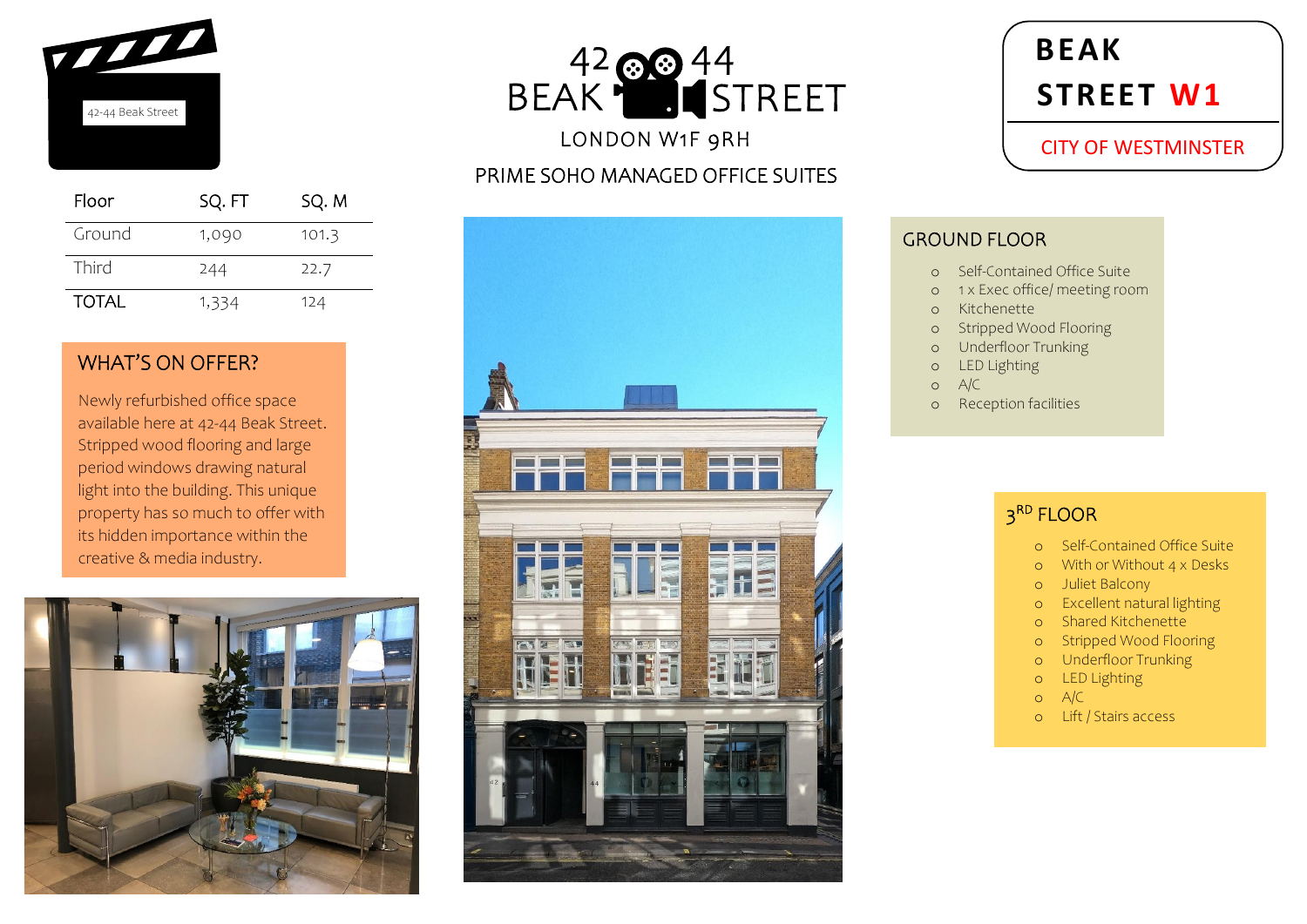*The best of Soho on your doorstep.*

*No issue commuting with 5 Underground lines, copious bus routes & bike racks available.*

*The Elizabeth line (Crossrail) is expected to open at Tottenham Court Road during 2022.*







## PREMISES

Two suites of offices are available and can be taken separately or together. Both spaces come with reception facilities and the offer of stunning bookable meeting rooms.